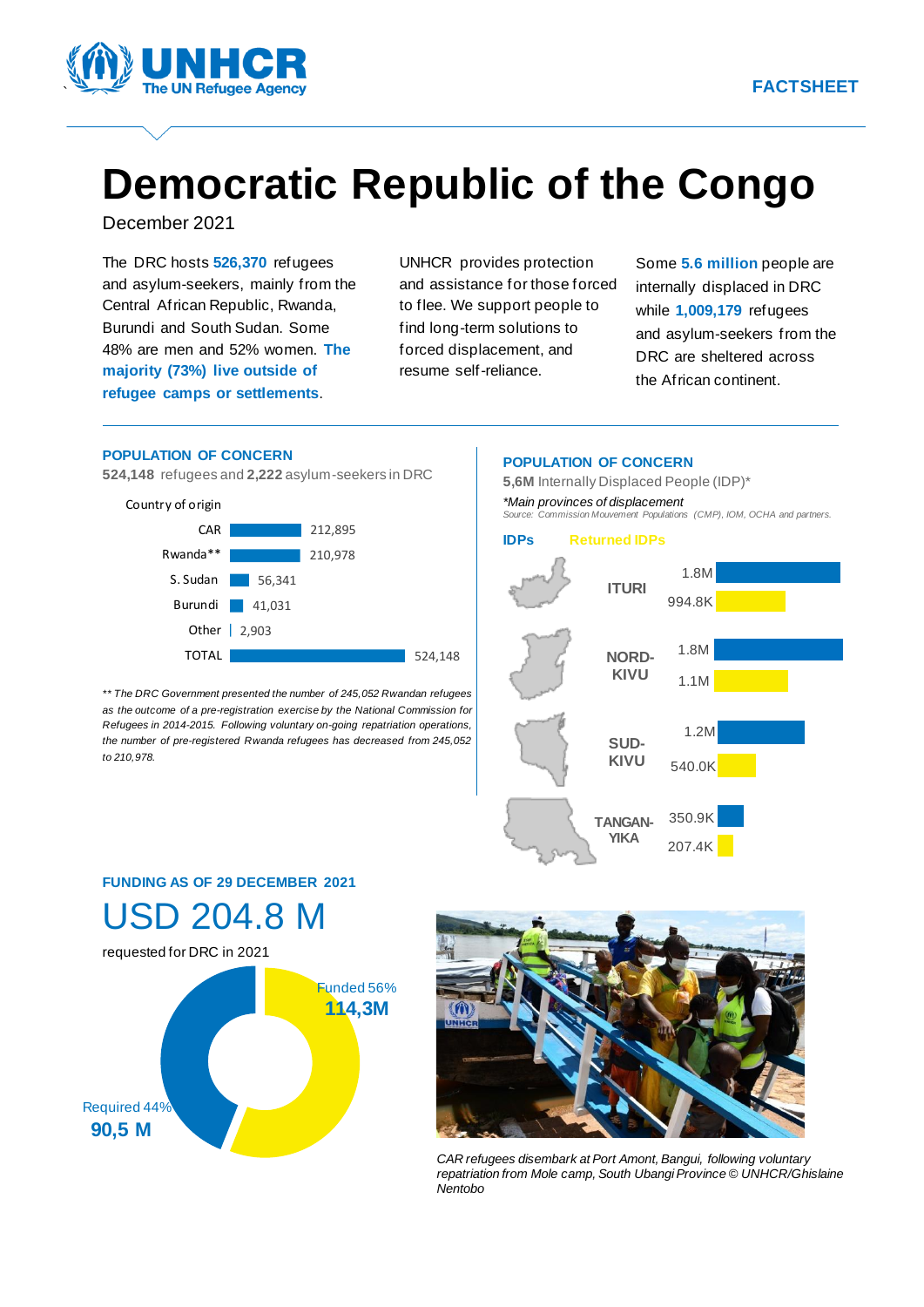#### **OVERVIEW**

DRC hosts over half a million refugees from neighboring countries whilst also representing the biggest IDP crisis in Africa with over 5.6 million Congolese displaced within the country. The humanitarian situation in the county has deteriorated since December 2019, and complex, intersecting crises continue to force people to flee their homes. More than 1 million Congolese have sought asylum, mostly on the African continent, while the majority of displaced people remain within the national borders. The situation is exacerbated by recurrent natural disasters - like the recent eruption of Nyiragongo volcano near Goma in May 2021- which left an estimated 20,000 people homeless and hampered the humanitarian response.

#### **MAIN ACTIVITIES**

#### **Protection**

- UNHCR provides technical support to national, provincial and local authorities, including the **National Commission for Refugees** (CNR), and trains key counterparts on principles of refugee protection, human rights and international law. We collaborate with national authorities on the **biometric registration of refugees** and facilitate the provision of **refugee identity (ID) documents** by Congolese authorities, as well as access to **civil registration**. UNHCR also works with the CNR and the national police (PNC) to protect civilians.
- UNHCR monitors **arrivals**, the **protection environment** (rule of law, access to justice, non-refoulement), and specific needs, notably at borders and in refugee-hosting areas.
- To protect children from harm and ensure their rights are upheld, UNHCR provides psychosocial support and targeted programmes to meet their specific protection and developmental needs .
- UNHCR provides individual support and assistance to refugees, including the preparation of urgent **resettlement** cases. We facilitate **access to justice** through support for police in refugee-hosting areas, mobile courts, and legal aid.
- UNHCR supports access to land for agriculture and housing, which promotes self-reliance and **peaceful coexistence** between communities.
- To **prevent and respond to gender-based violence (GBV),** UNHCR undertakes sensitization and capacitybuilding activities as well as **individual protection interventions** through referring survivors to relevant legal, medical or psychosocial structures, and distributing multi-purpose cash grants.
- To protect **internally displaced people (IDPs),** UNHCR advocates with the Congolese government for the ratification of the **Kampala Convention** and to transpose it into national law. UNHCR has provided technical support to the drafting of a national law on the provision of assistance and protection of IDPs.
- UNHCR undertakes **protection monitoring and analysis** in displacement and return areas to inform the response. We also organize **training** for the local authorities, armed forces and police, as well as IDPs and host communities.
- To combat **statelessness**, UNHCR provides guidance and technical assistance to the Government to establish procedures to recognize stateless people, provide them with a legal status, and ensure their basic human rights. UNHCR also advocates with the Government for the ratification of the **1954 and 1961 UN conventions on statelessness,** and the implementation of the 2017 **Declaration and Plan of the International Conference on the Great Lakes Region (ICGLR) Member States on the Eradication of Statelessness**.
- Statelessness prevention activities include facilitating the identification of stateless persons and providing support to the civil registration system through **birth registrations** and issuing **birth certificates.**
- **UNHCR leads the Protection Cluster**, which coordinates and supports protection activities for IDPs and the protection and prevention component of the National Strategy on GBV. The Cluster is also responsible for protection and emergency shelter issues for IDPs and co-leads the coordination and management of IDP sites.

# **Education**

- UNHCR works with partners and communities to support refugee access to education by **rehabilitating and constructing school buildings, distributing school supplies** and **paying school fees** for secondary and tertiary students.
- UNHCR supports the **integration of displaced and returnee children into the national education system**. UNHCR's education policy is aligned with the Government's 2016-2025 strategy on education and training.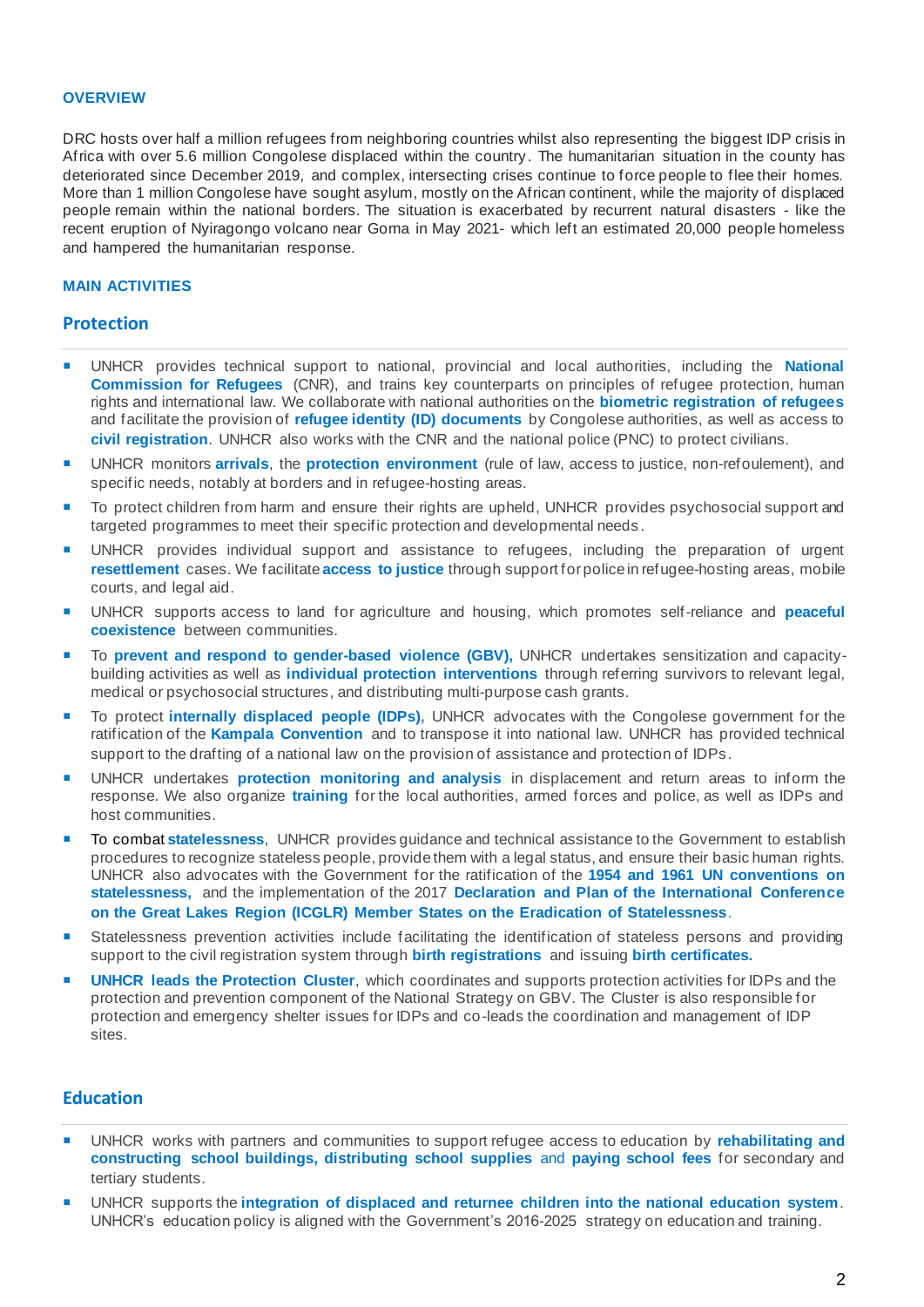# **Health**

 The **primary healthcare programme** for displaced people is integrated into the national health system in order to facilitate refugee access to healthcare through providing medicines, equipment and capacity building for staff. UNHCR also contributes to strengthening access to **reproductive health services,** including prenatal and postnatal care, and to **HIV/AIDS programmes** for both displaced persons and local populations.

# **Food Security and Livelihoods**

- Some 130,000 refugees receive monthly cash-for-food assistance the World Food Programme (WFP) with support from UNHCR in the cash distribution process. **Market-based livelihoods interventions** support refugee self-reliance, and **access to arable land** and agricultural, fisheries and livestock inputs such as **seeds and tools**. UNHCR also organizes **professional and vocational training** for urban and rural refugees and supports the creation of viable business plans for **income-generation**.
- **UNHCR is actively involved in the United Nations Sustainable Development Cooperation Framework process**. Stakeholders in this field are committed to address the needs of refugees, IDPs, returnees and other persons of concern in the development of strategies as well as sectoral policies. These actions aim to contribute to sustainable inclusive economic growth driven by agricultural transformation and economic diversification in ways that are open to innovation and the promotion of youth and women's entrepreneurship.

# **Water, Sanitation and Hygiene (WASH)**

 UNHCR supports WASH programmes for refugees, IDPs and host families to ensure **adequate access to clean water and sanitation**. UNHCR establishes water community management committees for WASH infrastructures, promotes the inclusion of WASH services into the national system, and improves WASH services in displacement sites and host communities.

# **Shelter and Core Relief Items**

- UNHCR promotes the use of **local construction materials** and a **community-based approach**, using **conditional cash transfers** for shelter construction and rehabilitation. UNHCR's shelter strategy in DRC is tailored to respond quickly in emergencies, support local integration and reinforce local capacities and reduce risks of protection abuse, health issues and GBV.
- UNHCR distributes **essential household and hygiene items** to refugees and IDPs, including kitchen sets, sleeping mats and mosquito nets, and provides cash to buy basic items wherever possible.
- Through its partners **UNHCR provides shelter assistance to approximately 50,000 IDPs**. Over the course of 2021, some 22,000 IDPs received emergency shelter assistance and 28,000 people were supported with transitional shelters. In refugee settings, UNHCR provided assistance to 5,340 people with 4,716 emergency shelters and 624 transitional shelters to improve people's living conditions, and reduce risks related to protection, health and GBV.
- **UNHCR also leads the Shelter Cluster and Non-food Items (NFI) working group for IDPs**. In 2021, shelter partners have provided shelter assistance to 290,000 people and 1,250,000 with household items, and another 100,000 will receive shelter assistance this year. This represents 22 per cent of the total shelter needs in DRC, leaving many people at increased risk, including GBV and health risks. **[The Shelter Cluster remains one of](https://www.sheltercluster.org/sites/default/files/docs/20210826_bulletindinformation_abris_ame_s1.pdf)  [the least funded sectors in DRC.](https://www.sheltercluster.org/sites/default/files/docs/20210826_bulletindinformation_abris_ame_s1.pdf)**
- UNHCR and its partners are also carrying out **joint advocacy activities** which aim to raise awareness **on the essential risk mitigation and protection role that shelter provides to women and girls in conflict settings**

#### **Site management**

- UNHCR and the CNR collaborate to apply UNHCR's **Policy on Alternatives to Camps**, which aims to give refugees the opportunity to become active contributors to the community's wealth and development.
- UNHCR supports four camps hosting Central African refugees, three settlements hosting South Sudanese refugees, and one camp and one settlement for Burundian refugees. Together with the International Organization for Migration (IOM), UNHCR also supports the **management of a number of official IDP sites,** including in 13 in North Kivu and 59 in Ituri Province.
- UNHCR co-leads the **Camp Coordination and Camp Management** (CCCM) **Working Group** in Tanganyika and North Kivu Province jointly with IOM, with a focus on solutions and supporting local communities.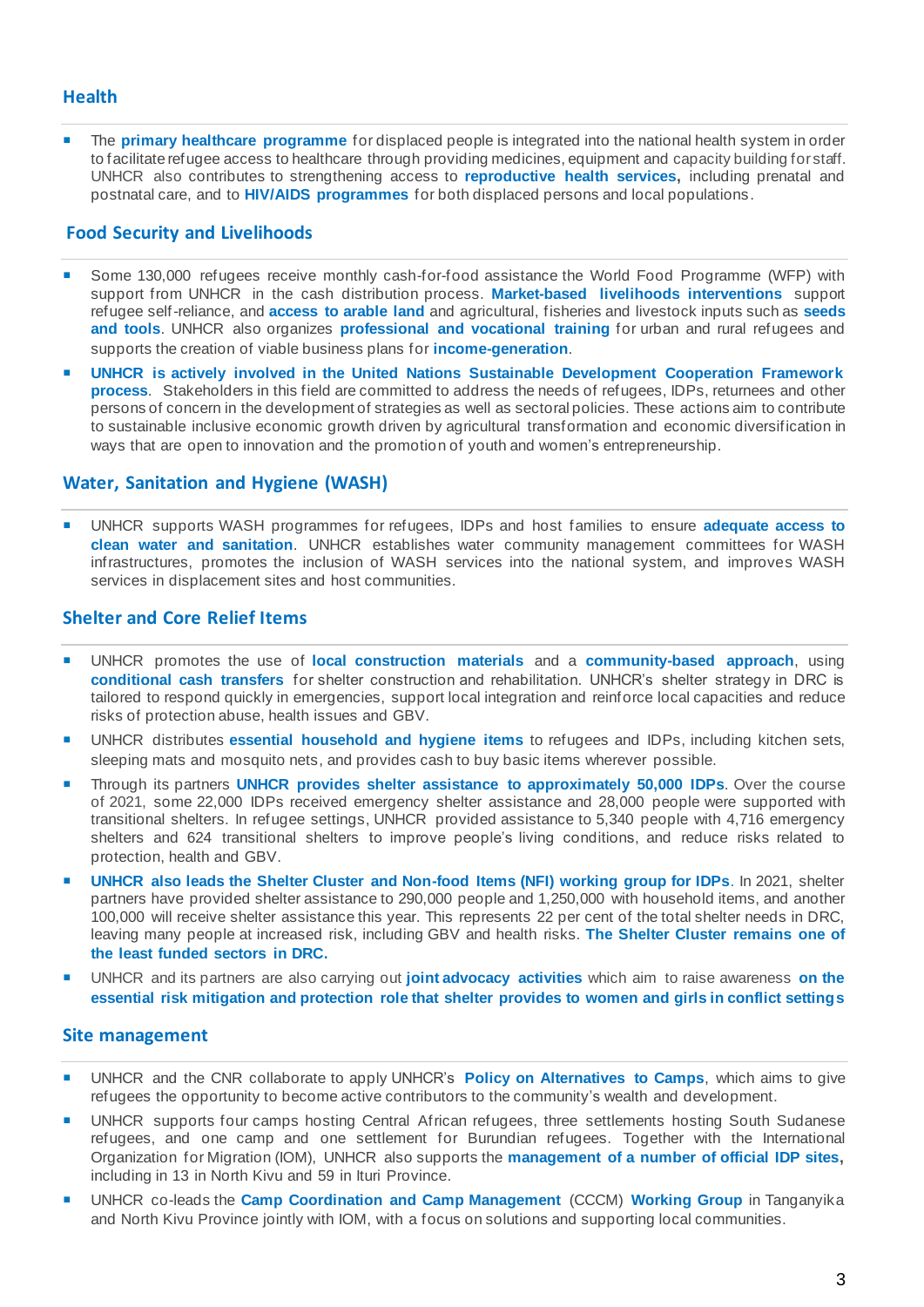# **Durable solutions and Reintegration**

- UNHCR supports all forms of durable solutions, especially **voluntary repatriation, local integration** and **resettlement to third countries**. Since the start of the year, UNHCR has facilitated the voluntary repatriation of 1,920 Rwandan refugees and 7,296 Burundian refugees were repatriated from the DRC in 2021. UNHCR and partners have also facilitated the voluntary repatriation of 5,500 CAR refugees from North and South Ubangi Provinces between October and December 2021, whilst 210 Congolese refugees living in Zambia have voluntarily returned home to Haut Katanga in December 2021.
- UNHCR advocates for the issuance of **residence cards** for former refugees (Angolans and Rwandans), as well as for the issuance of **biometric travel documents**.
- To promote durable solutions for IDPs, UNHCR advocates for the Government's adoption of the **National Durable Solutions Strategy,** as supported by the Humanitarian Country Team.

# **Multipurpose cash grants**

In addition to sectoral cash assistance, UNHCR provides multipurpose cash transfers to refugee and IDP households through its financial service providers to help them meet their **basic needs**, prevent **protection risks** and strengthen their **livelihoods**. Multipurpose cash transfers allow beneficiaries to choose the way they spend the money and respond to their own priority needs according to their own livelihood strategies.

# **WORKING WITH PARTNERS**

- The Congolese Government has a lead role in the response to the refugee influxes from Burundi, the Central African Republic and South Sudan, in line with the Refugee Coordination Model. **UNHCR coordinates the response, in close consultation with Government counterparts and in collaboration with partners**. With clear lines of accountability, the response is coordinated with a broad range of key actors to ensure predictability, complementarity and inclusiveness.
- UNHCR works closely with the Commission Nationale pour les Réfugiés (CNR), with UN agencies and with national and international partners, including: ActionAid, ActionAid UK, Action et Intervention pour le Développement Social (AIDES), African Initiatives for Relief and Development, Agency for Technical Cooperation and Development (ACTED), Association pour le Développement Economique et Social (ADES), Actions et initiatives de développement pour la protection de la femme et de l'enfant (AIDPROFEN), Association pour le développement social et la sauvegarde de l'environnement (ADSSE), Association des Jeunes pour le Développement Communautaire (AJEDEC), Caritas Bunia, Comité Technique Interinstitutionnel de Lutte contre l'Apatridie (CTLA), Danish Refugee Council (DRC), Femme main dans la Main pour le Développement du Kasai (FMMDK), Intersos Italy, Kadima Foundation, Norwegian Refugee Council (NRC), Solidarité Coopérative Agricole du Congo (SOCOAC), Solidarité des associations féminines pour la défense des droits de la femme (SAFDF), Terre et environnement pour le développement endogène (TEDE), Terre Sans Frontières (TSF), War Child Holland, War Child UK.

#### **FINANCIAL INFORMATION**

#### **UNHCR is grateful for donor contributions to the DRC Operation.**

Canada | CERF | Country-Based Pooled Funds | Education Cannot Wait | European Union | Finland | France | Germany | Japan | Luxembourg | Norway | Other private donors | Spain | Sweden | Toyota Tshusho Corporation | Unilever (UK) | United States of America | UN COVID-19 MPTF | UN Peacebuilding Fund | UN Programme on HIV/AIDS | UPS Corporate

UNHCR is also grateful for unearmarked contributions made at the global level, which allow UNHCR critical flexibility to reach people in the greatest need and at the greatest risk.

#### **CONTACTS**